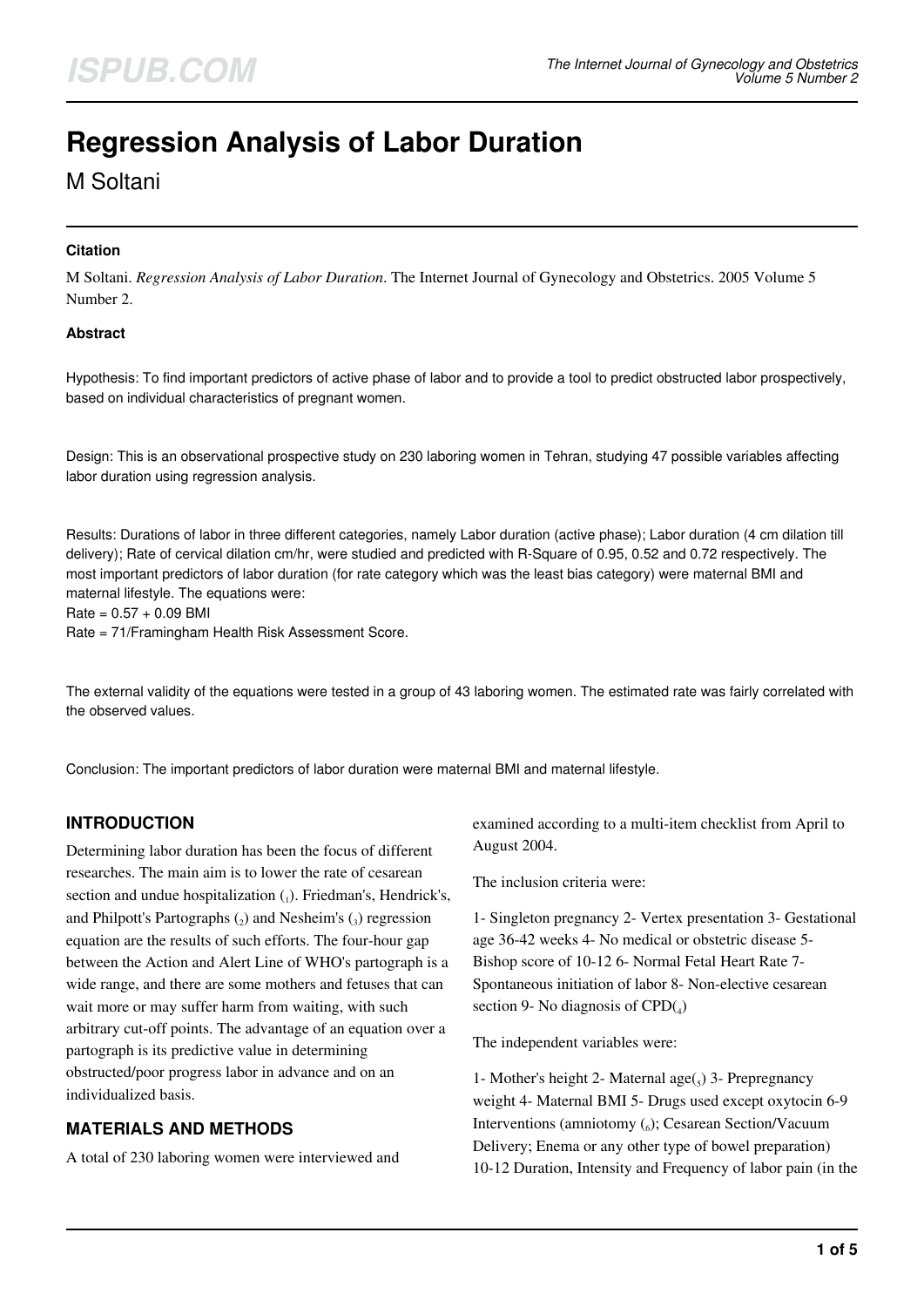initial half-hour after hospitalization and before oxcytocin administration) 13- Abnormal events like cord prolapse or fetal heart abnormality or occiput posterior delivery 14- Housing district(socioeconomic status) 15-31 Lifestyle in terms of alcohol consumption, smoking, exercise, meals, grain , vegetables, fruit, dairy and type of dairy, meat and meat products, fat and dressings , water, snacks(4-1), and score as the sum of these items. 32- Gravidity \*\*33- Parity \*\* 34- Last delivery\*\*35- Education and Occupation36- Maternal Blood Group and Rh status

The confounding variables were:

37- Newborn weight  $\binom{7}{10}$  (not known before delivery) 38-Newborn  $sex(s)$  (not known before delivery) 39- Time of  $\text{delivery}(_9)$ :(8am – 8pm is considered as day time) (not known before delivery)40- Parity(based on crosstabs testing)41- Last delivery (based on crosstabs testing)42- Gravidity (based on crosstabs testing)

The dependent variables were:

43- Labor duration (active phase) 44- Labor duration (4 cm dilation till delivery) 45- Rate of cervical dilation cm/hr.

The measurements and interviews were done by the researcher. The Framingham questionnaire  $_{10}$ ) was used because it has been validated and previously used as a measurement instrument. Certain items like smoking, alcohol, fat consumption and exercise were modified according to Iranian setting.

The outcome or dependent variables were measured by the researcher by sequential vaginal examinations. No form of blinding was possible and it was not attempted.

The external validity of the results were tested on another group of 43 laboring women. The statistical analyses were done using SPSS Version 11.0. The following steps were taken to find the most important predictor of labor duration:

I. To find out the confounding variables, the correlation for all variables affecting labor duration (in three categories) was computed. This was done to test the hypothesis that the confounding and dependent variables are independent. Based on this test, the confounding variables were Gravidity, Parity, and Young Child (last delivery). Also, those independent variables determined after the delivery of the child were considered as confounding. To reduce the effect of these confounding variables, only selected cases entered the analysis.

II. Stepwise regression analysis was done to find the independent variable which has the smallest probability of F.

III. Curve fit for the most important variable was computed tocheck for a Model whose equation is  $Y = b0 + (b1 * t)$ .

IV. If the correlation didn't follow a linear pattern, the best fit was checked: The Inverse Model  $Y = b0 + (b1 / t)$ . The Quadratic Model Y =  $b0 + (b1 * t) + (b2 * t**2)$ . The Cubic Model Y =  $b0 + (b1 * t) + (b2 * t * 2) + (b3 * t * 3)$ .

The R-square values were calculated for the three dependent variables (Table 1). The stepwise regression analysis of rate and significant predictors is presented in Table 2.

## **Figure 1**

Table 1: R and R-square values for dependent variables

| Model            |     | Square |
|------------------|-----|--------|
| 4cm-delivery     | 717 | 1515   |
| Active phase     | 978 |        |
| Rate of dilation | 85  |        |

# **Figure 2**

Table 2: stepwise regression analysis of rate of cervical dilation

|       |                 | Unstandandized<br>Coefficients |            | Standardized<br>Coefficients<br><b>Bets</b> |          | Sig.       | Correlations |         |        |
|-------|-----------------|--------------------------------|------------|---------------------------------------------|----------|------------|--------------|---------|--------|
| Model |                 | $\theta$                       | Std. Error |                                             |          |            | Zero-order   | Partial | Part   |
|       | (Constant)      | $-2.723$                       | 2.007      |                                             | $-1.357$ | 185        |              |         |        |
|       | <b>BM</b>       | 240                            | 083        | 473                                         | 2.892    | 007        | 473          | 473     | 473    |
|       | (Constant)      | $-1.116$                       | 1.903      |                                             | $-587$   | 562        |              |         |        |
|       | <b>BM</b>       | 256                            | 075        | 503                                         | 3.398    | 002        | 473          | 540     | 502    |
|       | PHENERGA        | $-1.391$                       | 505        | $-408$                                      | $-2.753$ | 010        | $-370$       | $-462$  | $-407$ |
| 3     | (Constant)      | 687                            | 1.765      |                                             | 389      | 700        |              |         |        |
|       | <b>BM</b>       | 248                            | .066       | ,488                                        | 3.761    | <b>DD1</b> | ,473         | 586     | 456    |
|       | <b>PHENERGA</b> | $-1.486$                       | 443        | $-436$                                      | $-3.354$ | 002        | $-370$       | $-542$  | $-433$ |
|       | <b>EXERCISE</b> | $-684$                         | 221        | $-401$                                      | $-3.094$ | .005       | $-391$       | $-512$  | $-400$ |
| 4     | (Constant)      | $-3.323$                       | 2.195      |                                             | $-1.514$ | 142        |              |         |        |
|       | <b>BM</b>       | 294                            | 062        | 579                                         | 4.741    | 000        | 473          | 681     | 554    |
|       | <b>PHENERGA</b> | $-1,214$                       | 413        | $-356$                                      | $-2.939$ | 007        | $-370$       | $-499$  | $-343$ |
|       | <b>EXERCISE</b> | $-825$                         | 207        | $-484$                                      | $-3.990$ | 000        | $-391$       | $-616$  | $-466$ |
|       | TEA.            | 858                            | 323        | 347                                         | 2.658    | 013        | .145         | 462     | 310    |
| s     | (Constant)      | 323                            | 2.548      |                                             | .127     | 900        |              |         |        |
|       | BM              | 200                            | 057        | 568                                         | 5.034    | 000        | ,473         | .710    | 542    |
|       | PHENEROA        | $-1.285$                       | 382        | $-377$                                      | $-3.361$ | 002        | $-370$       | $-558$  | $-362$ |
|       | <b>EXERCISE</b> | $-393$                         | .265       | $-230$                                      | $-1.484$ | .150       | $-391$       | $-285$  | $-160$ |
|       | TEA.            | 1.131                          | 319        | 458                                         | 3.541    | .002       | .145         | 578     | 381    |
|       | SCORE           | $-205$                         | 087        | $-399$                                      | $-2.357$ | 027        | $-363$       | $-426$  | $-254$ |
| 6     | (Constant)      | 1.794                          | 2.401      |                                             | .747     | 462        |              |         |        |
|       | <b>BM</b>       | 283                            | .058       | 558                                         | 4.849    | 000        | 473          | 689     | 534    |
|       | PHENERGA        | $-1.316$                       | 391        | $-306$                                      | $-3.368$ | 002        | $-370$       | $-551$  | $-371$ |
|       | <b>TEA</b>      | 1.169                          | .326       | 473                                         | 3.589    | .001       | .145         | 576     | 395    |
|       | SCORE           | $-295$                         | .064       | $-574$                                      | $-4.592$ | 000        | $-363$       | $-669$  | $-506$ |

Examples of one of the variables were Caffeine consumption. The question was:

"How often do you consume Caffeine in your diet including coffee, tea, cola or chocolate? Note: A serving is one 8-oz glass.

\_\_\_\_\_1) Never \_\_\_\_\_2) Occasionally but not every day

- \_\_\_\_\_3) 1 to 3 servings daily \_\_\_\_\_4) 3 to 5 servings daily
- \_\_\_\_\_5) More than 5 servings daily"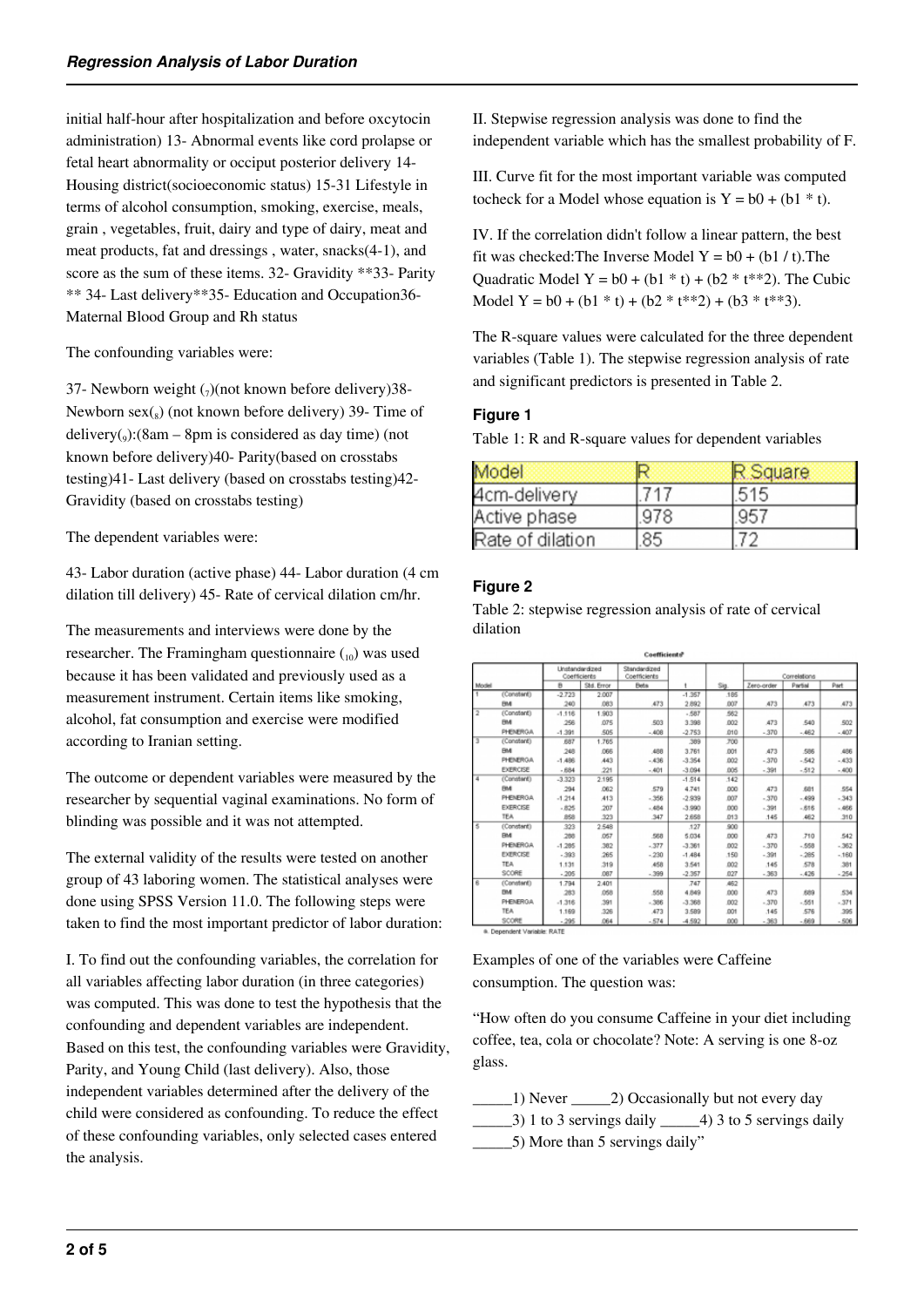Another variable was Exercise. The item for exercise was:

"On the average, how many days per week do you exercise? (based on Iranian lifestyle each session of exercise was defined as a 30-minute walking)

\_\_\_\_\_1) 3 or more days per week \_\_\_\_\_2) Less than 3 days per week \_\_\_\_\_3) No regular exercise program"

Another variable was the "Framingham Health Risk Assessment Score" which was the sum of lifestyle questionnaire items. Take the above question about caffeine consumption as an example. If the woman consumed one glass of tea, she scored 3 for this item. The answers to lifestyle questions are arranged from a low risk to high risk in terms of heart and cancer disease.

## **RESULTS**

The minimum value for BMI was 15.8 and the maximum was 36.6. The lifestyle score was between 18 to 34 (the higher the score, the higher the risk in terms of malnutrition and disease). Bowel preparation, fat consumption, and gestational age were significant variables affecting labor duration  $(4 \text{ cm} - \text{ delivery})(p<0.05)$ . The R-square was 52% and the R value was 0.72.

Bowel preparation, fat consumption, time of labor (night or day), fruit consumption, socioeconomic status, meat, epidural procedure, and duration of pains were significant variables affecting active phase of labor ( $4cm - 10 cm$ ) (p<0.05). The R-square was 95% and the R value was 0.98.

BMI, drugs, exercise, caffeine consumption, and lifestyle score sum were significant variables affecting the rate of cervical dilation (cm/hr) ( $p<0.05$ ). The R-square was 72% and the R value was 0.84.

The correlation for variable of the drug Phenergan was -0.51 (p=0.005). Those who didn't have the injection, had a longer active phase rate. The partial correlation of variable for Caffeine consumption was 0.46 (p=0.013) which revealed that those who consumed more caffeine had a shorter labour duration (higher rate). Another variable was Exercise.

The correlation of variable for Exercise was -0.51 (p=0.005). For the "Framingham Health Risk Assessment Score" which was the sum of lifestyle questionnaire items, the correlation was -0.43(p=0.027). A higher lifestyle risk showed a lower rate or longer labor duration.

Of the dependent variables, namely Labor duration (active phase); Labor duration (4 cm dilation till delivery) and Rate of cervical dilation cm/hr, the best variable which was not biased by errors of measurement was Rate.

The equation proposed to estimate active phase of labor in terms of rate was:

Rate = 0.57 + 0.09 BMIRate= 71/Health Assessment Score

The equations were tested on a group of 43 parturients (by the same inclusion criteria listed in the main study and they were all primigravidas) and was correlated fairly well with the observed rate.  $(p<0.05)(r=0.354)$ 

#### **Figure 3**

Figure 1: Regression line of Rate and BMI (after restricting the effect of age)



#### **DISCUSSION**

As shown in Table-2, women who had a higher value had a shorter active phase (faster rate cm/hr). The minimum value of BMI was 15.8 and the maximum was 36.6. The partial correlation was  $-0.462$  ( $p=0.01$ ). The effect of maternal height and prepregnancy weight on the duration of labor are well known in obstetrics. Maternal height is closely related to pelvic size and fetal weight. It has been stated that each 10 cm of height can reduce the labor duration by 36 minutes $(_{9})$ .

A study showed that women who weigh more than 90 kg will have bigger fetus and each 100 grams over 4000 newborn weight will cause a 3-minute increase in labor duration(<sub>9</sub>). So we may consider a paradox in this study as women of lower BMI had a longer labor course. This can happen as overweight women were excluded (The distribution of BMI was: mean 23.71 with a SD of 4.19). In other words, underweight women had longer labor course.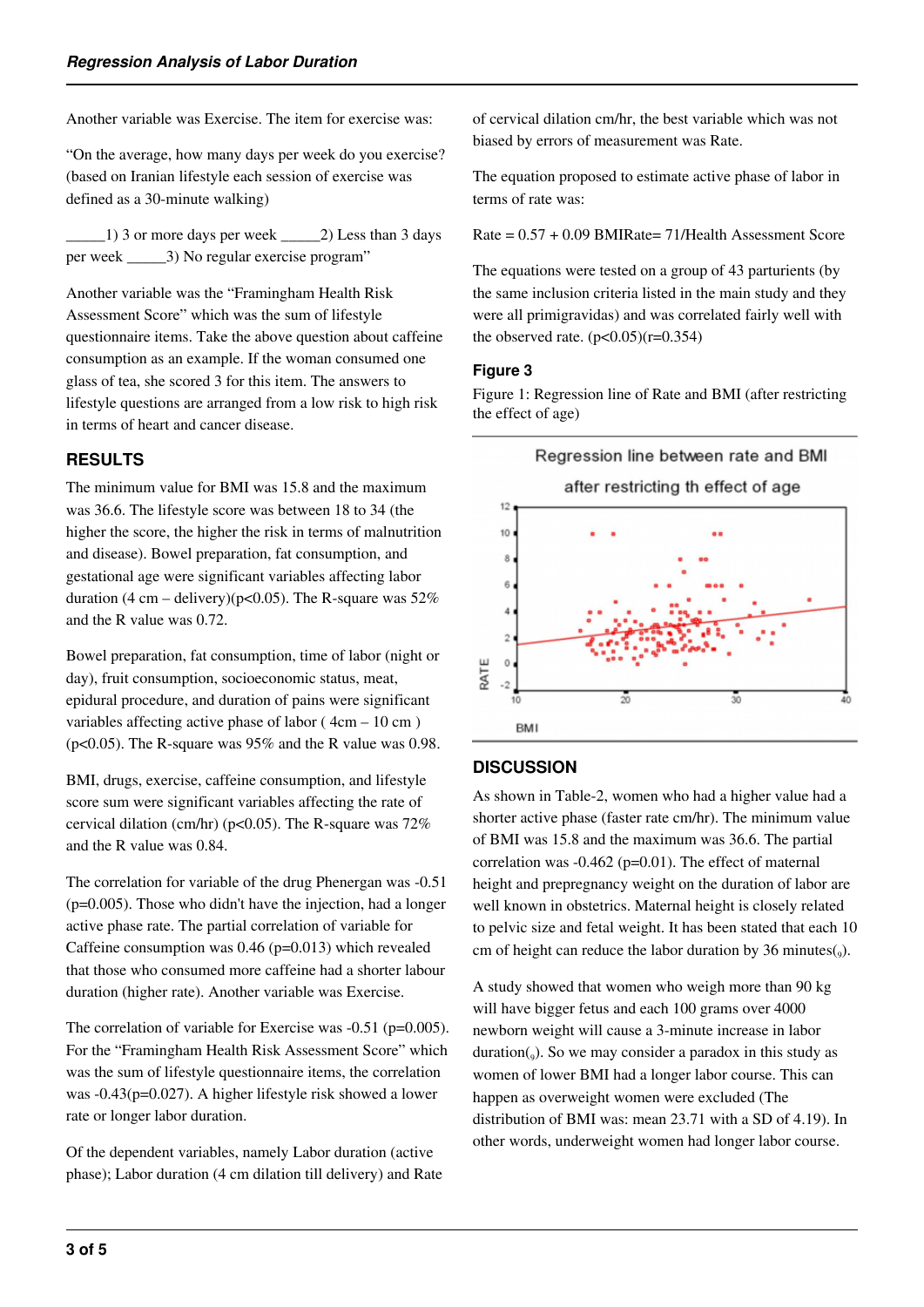In this study, the correlation on the drug Phenergan was -0.51 (p=0.005). Those who did not have the injection, had a longer active phase rate. A study had shown that phenergan can shorten labor in the multipara women but not the primigravida (6).

# **CONCLUSION**

The important predictors of rate of cervical dilation in our study were the BMI and Health Assessment Score, both of which are also important issues in preventive medicine.

## **ACKNOWLEDGEMENT**

The author is grateful to the kind comments of Dr. Fatemeh Moosavi Dr. Jafar Nasoohi and Dr. Behrooz Katoozian.

#### **References**

1. McNiven PS (1998) An Early Labour Assessment Program, A Randomized Controlled Trial. Birth. 25 (1):5-10 2. Cunningham, McDonald, Gant (2001). Williams

Obstetrics, USA, Prentice Hall. 3. Neshiem (1988) Duration Of Labour. Acta Obs-Gyn

Scandinavia. 67:121-124 4. Jung Kweon Kang (1998). An Analysis Of Variables

Related With Duration Of Labour. Hanyang University. Korea.

5. Jonas Philip(1986). Pregnancy Outcome In Pregnancy Aged 35 Years And Over In South Australia. Medical Journal Of Australia. 88.18(4):246

6. Ahmad Soltani Mitra(1991) The Effect of Amniotomy on Labour Duration. Shahid Beheshti University. Iran. Journal Pajouhandeh (1996).Vol.2,No.3: 75-81

7. Turner, John(1990)The Influence Of Birth Weight On Labour In Nulliparas. Obstetrics-Gynaecology. 76 (2) 8. Maeve A Eogan, Michael P Geary, Michael P O'Connell, and Declan P Keane(2003) Effect Of Fetal Sex On Labour And Delivery, Retrospective Review. British Medical Journal. Feb 6-326:137

9. Becbecke-B.(1991) A Circadian Variation In The Observed Duration Of Labour. Acta-Obs Gyn Scandinavia.70(6):465-8

10. D'Agostino RB, Quatromoni PA, Copenhafer DL, and Millen BE. (2002) Dietary patterns predict the development of overweight in women: The Framingham Nutrition Studies. J Am Diet Assoc 102(9), 1240-1246: 9-1